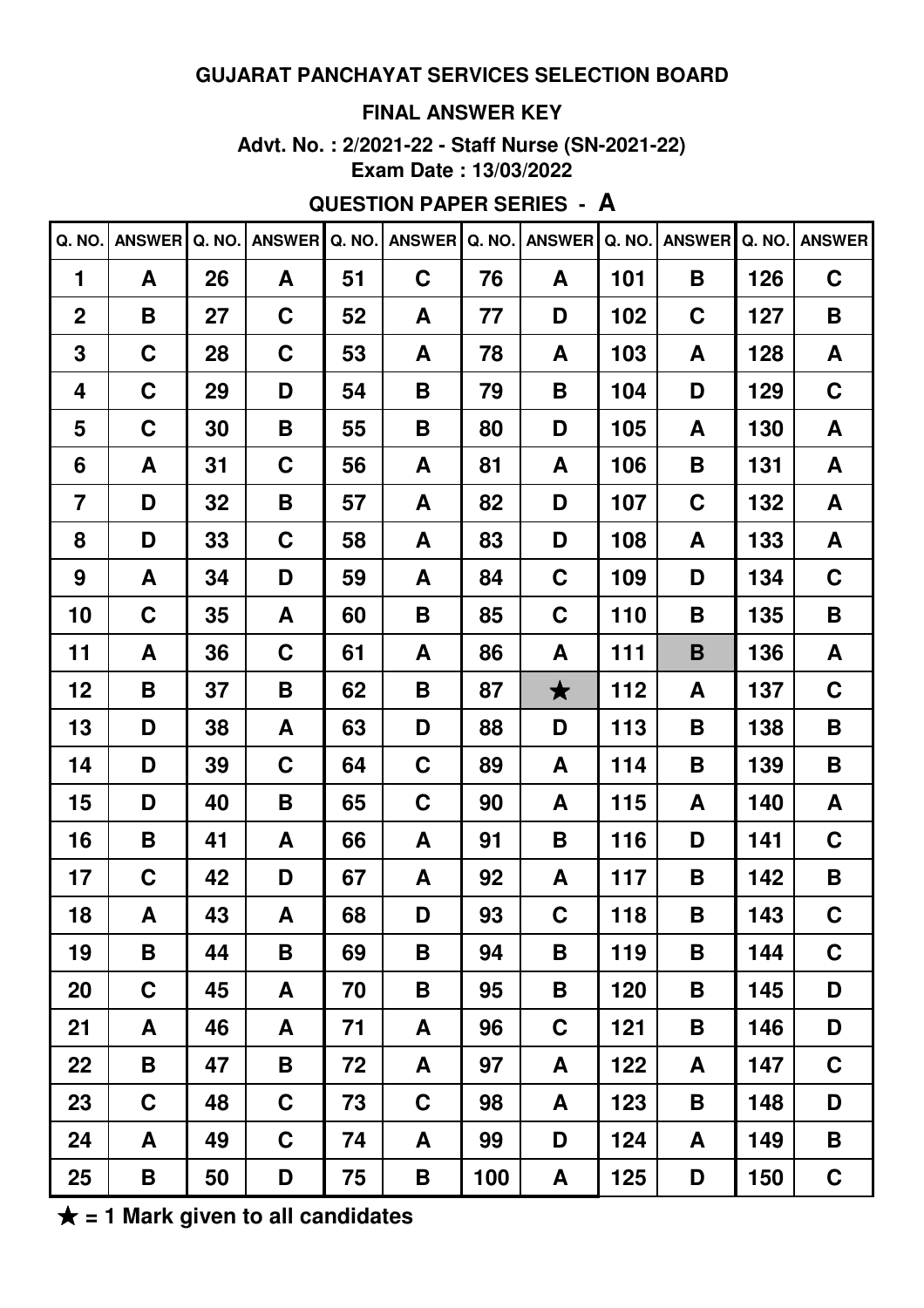## **FINAL ANSWER KEY**

**Advt. No. : 2/2021-22 - Staff Nurse (SN-2021-22) Exam Date : 13/03/2022**

# **QUESTION PAPER SERIES - B**

|                | Q. NO. ANSWER | Q. NO. | <b>ANSWER</b> | Q. NO. | <b>ANSWER</b> | Q. NO. | <b>ANSWER</b> | Q. NO. | <b>ANSWER</b> | Q. NO. | <b>ANSWER</b> |
|----------------|---------------|--------|---------------|--------|---------------|--------|---------------|--------|---------------|--------|---------------|
| 1              | $\mathbf C$   | 26     | A             | 51     | B             | 76     | Β             | 101    | D             | 126    | $\mathbf C$   |
| $\overline{2}$ | B             | 27     | B             | 52     | B             | 77     | $\bigstar$    | 102    | A             | 127    | $\mathbf C$   |
| 3              | D             | 28     | Β             | 53     | C             | 78     | D             | 103    | B             | 128    | D             |
| 4              | A             | 29     | Β             | 54     | D             | 79     | Β             | 104    | C             | 129    | C             |
| 5              | $\mathbf C$   | 30     | B             | 55     | A             | 80     | Β             | 105    | B             | 130    | B             |
| 6              | B             | 31     | $\mathbf C$   | 56     | C             | 81     | Β             | 106    | B             | 131    | A             |
| $\overline{7}$ | $\mathbf C$   | 32     | A             | 57     | Β             | 82     | D             | 107    | A             | 132    | D             |
| 8              | B             | 33     | A             | 58     | Β             | 83     | Β             | 108    | A             | 133    | D             |
| 9              | B             | 34     | D             | 59     | D             | 84     | Β             | 109    | A             | 134    | D             |
| 10             | A             | 35     | B             | 60     | Β             | 85     | D             | 110    | A             | 135    | D             |
| 11             | D             | 36     | Β             | 61     | D             | 86     | C             | 111    | C             | 136    | A             |
| 12             | C             | 37     | D             | 62     | C             | 87     | Β             | 112    | D             | 137    | C             |
| 13             | B             | 38     | Β             | 63     | C             | 88     | C             | 113    | A             | 138    | C             |
| 14             | B             | 39     | D             | 64     | C             | 89     | Β             | 114    | D             | 139    | D             |
| 15             | B             | 40     | D             | 65     | Β             | 90     | D             | 115    | B             | 140    | Β             |
| 16             | B             | 41     | A             | 66     | B             | 91     | C             | 116    | D             | 141    | C             |
| 17             | D             | 42     | D             | 67     | B             | 92     | Β             | 117    | A             | 142    | D             |
| 18             | D             | 43     | D             | 68     | C             | 93     | C             | 118    | $\mathbf C$   | 143    | D             |
| 19             | A             | 44     | C             | 69     | A             | 94     | C             | 119    | B             | 144    | A             |
| 20             | A             | 45     | B             | 70     | D             | 95     | B             | 120    | A             | 145    | $\mathbf C$   |
| 21             | $\mathbf C$   | 46     | B             | 71     | B             | 96     | B             | 121    | B             | 146    | B             |
| 22             | $\mathbf C$   | 47     | $\mathbf C$   | 72     | A             | 97     | C             | 122    | D             | 147    | B             |
| 23             | $\mathbf C$   | 48     | D             | 73     | A             | 98     | B             | 123    | $\mathbf C$   | 148    | D             |
| 24             | $\mathbf C$   | 49     | $\mathbf C$   | 74     | C             | 99     | C             | 124    | B             | 149    | $\mathbf C$   |
| 25             | B             | 50     | $\mathbf C$   | 75     | $\mathbf C$   | 100    | $\mathbf C$   | 125    | D             | 150    | $\mathsf{A}$  |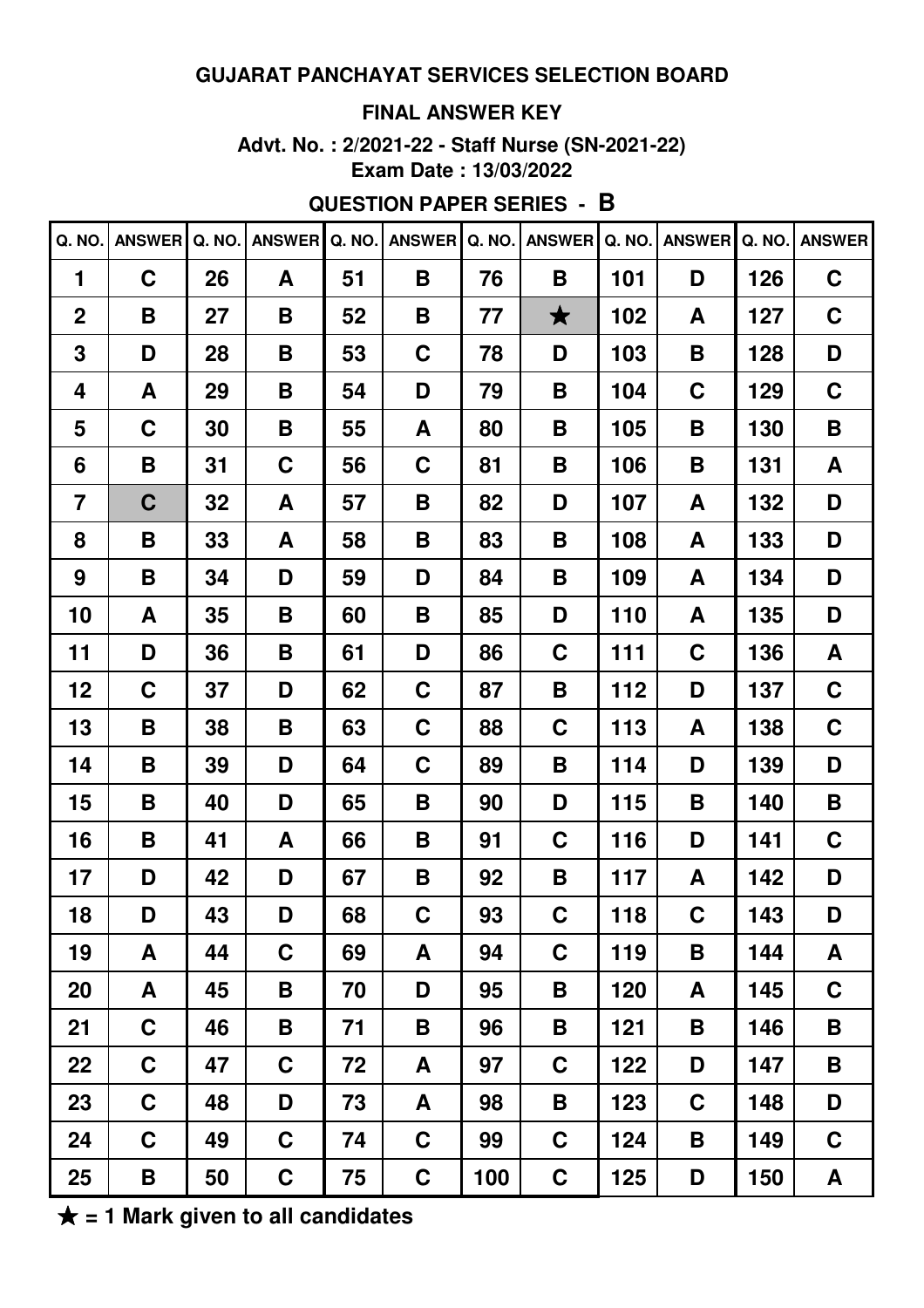### **FINAL ANSWER KEY**

**Advt. No. : 2/2021-22 - Staff Nurse (SN-2021-22) Exam Date : 13/03/2022**

# **QUESTION PAPER SERIES - C**

| Q. NO.         | <b>ANSWER</b> | Q. NO. | <b>ANSWER</b> | Q. NO. | <b>ANSWER</b> | Q. NO. | <b>ANSWER</b> | Q. NO. | <b>ANSWER</b> | Q. NO. | <b>ANSWER</b> |
|----------------|---------------|--------|---------------|--------|---------------|--------|---------------|--------|---------------|--------|---------------|
| 1              | $\mathbf C$   | 26     | C             | 51     | D             | 76     | C             | 101    | B             | 126    | $\mathbf C$   |
| $\overline{2}$ | D             | 27     | $\mathbf C$   | 52     | C             | 77     | C             | 102    | D             | 127    | B             |
| 3              | D             | 28     | C             | 53     | D             | 78     | A             | 103    | C             | 128    | B             |
| 4              | A             | 29     | A             | 54     | D             | 79     | A             | 104    | A             | 129    | C             |
| 5              | $\mathbf C$   | 30     | A             | 55     | C             | 80     | В             | 105    | C             | 130    | $\mathbf C$   |
| 6              | C             | 31     | B             | 56     | C             | 81     | A             | 106    | D             | 131    | C             |
| $\overline{7}$ | D             | 32     | D             | 57     | C             | 82     | C             | 107    | C             | 132    | D             |
| 8              | B             | 33     | B             | 58     | D             | 83     | A             | 108    | D             | 133    | B             |
| 9              | A             | 34     | D             | 59     | C             | 84     | A             | 109    | C             | 134    | C             |
| 10             | A             | 35     | D             | 60     | B             | 85     | A             | 110    | A             | 135    | C             |
| 11             | B             | 36     | C             | 61     | D             | 86     | C             | 111    | C             | 136    | A             |
| 12             | D             | 37     | D             | 62     | $\bigstar$    | 87     | D             | 112    | D             | 137    | D             |
| 13             | D             | 38     | D             | 63     | D             | 88     | A             | 113    | C             | 138    | C             |
| 14             | A             | 39     | C             | 64     | C             | 89     | C             | 114    | D             | 139    | A             |
| 15             | $\mathbf C$   | 40     | D             | 65     | B             | 90     | C             | 115    | D             | 140    | D             |
| 16             | A             | 41     | A             | 66     | D             | 91     | В             | 116    | D             | 141    | D             |
| 17             | A             | 42     | C             | 67     | C             | 92     | C             | 117    | A             | 142    | A             |
| 18             | $\mathbf C$   | 43     | B             | 68     | $\mathbf C$   | 93     | $\mathsf B$   | 118    | A             | 143    | D             |
| 19             | B             | 44     | A             | 69     | C             | 94     | C             | 119    | $\mathbf C$   | 144    | A             |
| 20             | D             | 45     | $\mathbf C$   | 70     | B             | 95     | D             | 120    | $\mathbf C$   | 145    | A             |
| 21             | $\mathbf C$   | 46     | $\mathbf C$   | 71     | C             | 96     | C             | 121    | $\mathbf C$   | 146    | A             |
| 22             | A             | 47     | B             | 72     | B             | 97     | A             | 122    | B             | 147    | A             |
| 23             | A             | 48     | D             | 73     | A             | 98     | D             | 123    | B             | 148    | D             |
| 24             | D             | 49     | B             | 74     | D             | 99     | Β             | 124    | B             | 149    | B             |
| 25             | $\mathbf C$   | 50     | D             | 75     | D             | 100    | D             | 125    | A             | 150    | A             |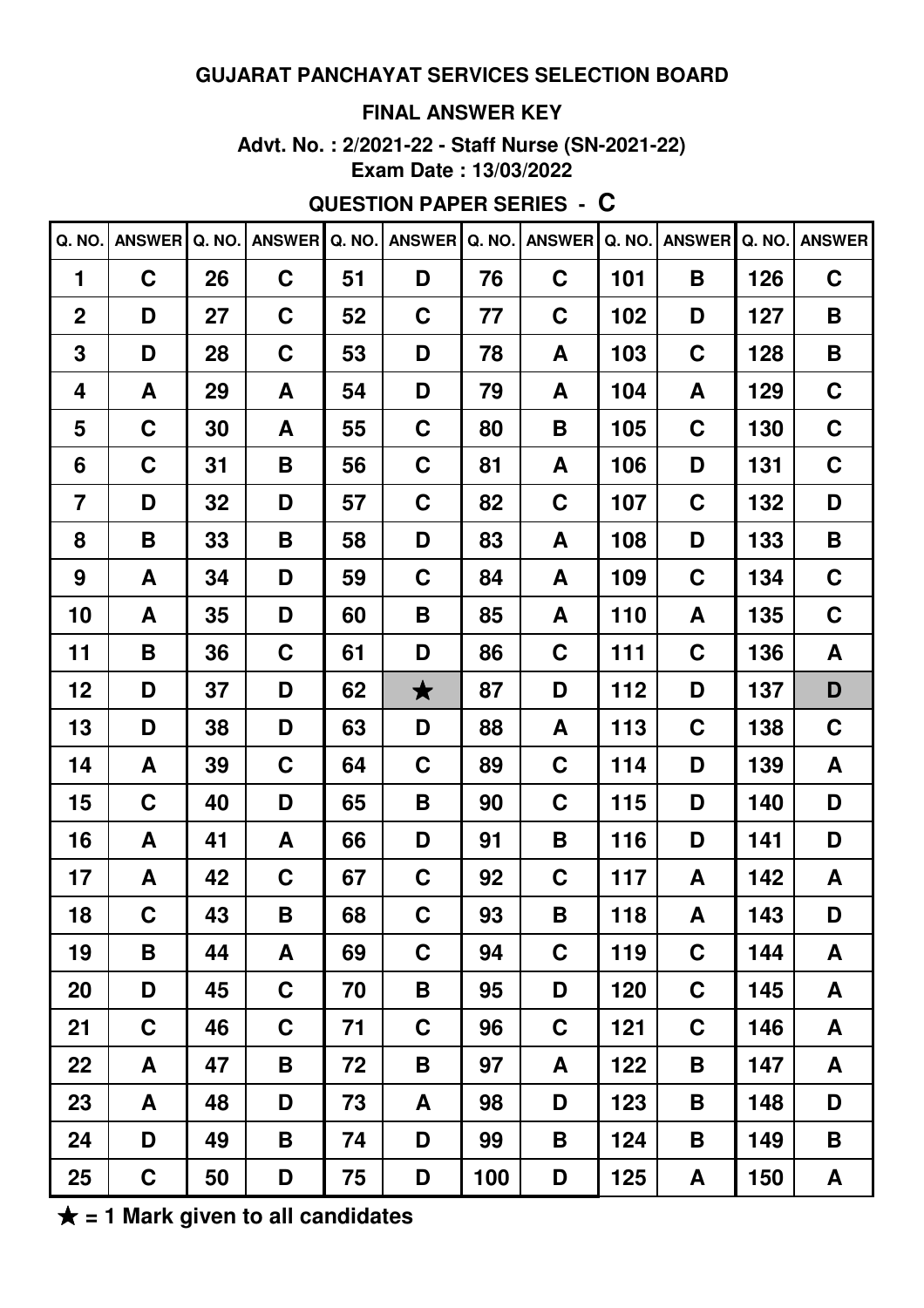## **FINAL ANSWER KEY**

**Advt. No. : 2/2021-22 - Staff Nurse (SN-2021-22) Exam Date : 13/03/2022**

# **QUESTION PAPER SERIES - D**

| Q. NO.         | <b>ANSWER</b> | Q. NO. | <b>ANSWER</b> | Q. NO. | <b>ANSWER</b> | Q. NO. | <b>ANSWER</b> | Q. NO. | <b>ANSWER</b> | Q. NO. | <b>ANSWER</b> |
|----------------|---------------|--------|---------------|--------|---------------|--------|---------------|--------|---------------|--------|---------------|
| 1              | $\mathbf C$   | 26     | A             | 51     | B             | 76     | A             | 101    | A             | 126    | A             |
| $\mathbf 2$    | B             | 27     | $\mathbf C$   | 52     | A             | 77     | D             | 102    | C             | 127    | D             |
| 3              | A             | 28     | B             | 53     | D             | 78     | D             | 103    | C             | 128    | C             |
| 4              | D             | 29     | D             | 54     | D             | 79     | D             | 104    | A             | 129    | B             |
| 5              | B             | 30     | $\mathbf C$   | 55     | B             | 80     | D             | 105    | A             | 130    | D             |
| 6              | D             | 31     | Β             | 56     | B             | 81     | B             | 106    | C             | 131    | D             |
| $\overline{7}$ | C             | 32     | D             | 57     | A             | 82     | В             | 107    | C             | 132    | D             |
| 8              | D             | 33     | D             | 58     | B             | 83     | A             | 108    | A             | 133    | A             |
| 9              | D             | 34     | C             | 59     | C             | 84     | В             | 109    | D             | 134    | D             |
| 10             | A             | 35     | A             | 60     | D             | 85     | B             | 110    | C             | 135    | A             |
| 11             | A             | 36     | B             | 61     | D             | 86     | D             | 111    | A             | 136    | C             |
| 12             | A             | 37     | C             | 62     | D             | 87     | B             | 112    | B             | 137    | $\mathbf C$   |
| 13             | D             | 38     | C             | 63     | C             | 88     | $\bigstar$    | 113    | A             | 138    | C             |
| 14             | B             | 39     | D             | 64     | C             | 89     | D             | 114    | B             | 139    | A             |
| 15             | B             | 40     | D             | 65     | B             | 90     | A             | 115    | B             | 140    | A             |
| 16             | A             | 41     | B             | 66     | D             | 91     | C             | 116    | D             | 141    | D             |
| 17             | A             | 42     | A             | 67     | A             | 92     | A             | 117    | D             | 142    | D             |
| 18             | D             | 43     | B             | 68     | B             | 93     | D             | 118    | B             | 143    | A             |
| 19             | $\mathbf C$   | 44     | A             | 69     | Β             | 94     | A             | 119    | A             | 144    | A             |
| 20             | D             | 45     | A             | 70     | A             | 95     | A             | 120    | C             | 145    | B             |
| 21             | D             | 46     | A             | 71     | B             | 96     | D             | 121    | D             | 146    | B             |
| 22             | $\mathbf C$   | 47     | D             | 72     | A             | 97     | D             | 122    | D             | 147    | D             |
| 23             | A             | 48     | D             | 73     | D             | 98     | Β             | 123    | D             | 148    | D             |
| 24             | D             | 49     | B             | 74     | D             | 99     | D             | 124    | B             | 149    | B             |
| 25             | $\mathbf C$   | 50     | A             | 75     | A             | 100    | Β             | 125    | A             | 150    | D             |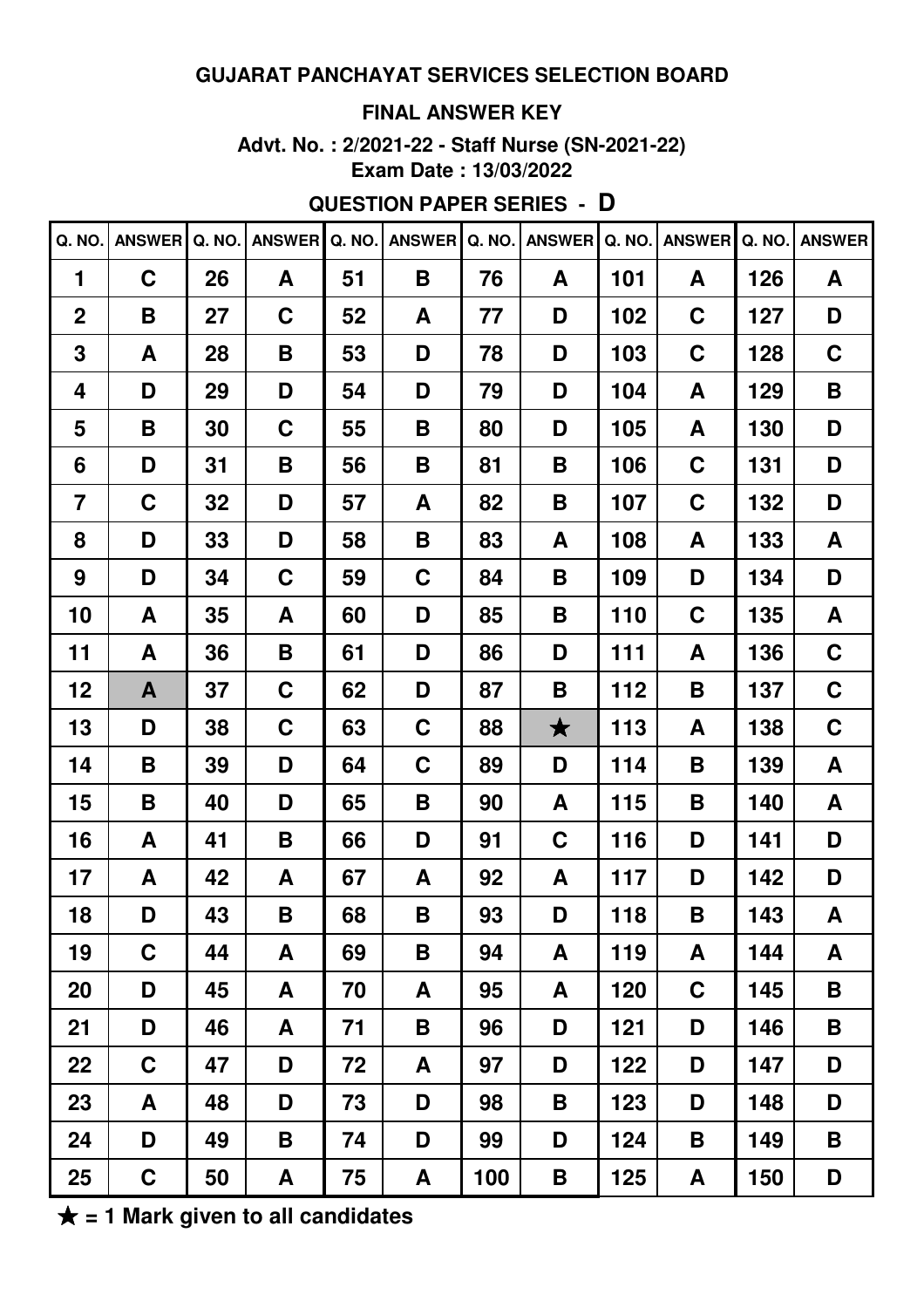### **FINAL ANSWER KEY**

**Advt. No. : 2/2021-22 - Staff Nurse (SN-2021-22) Exam Date : 13/03/2022**

# **QUESTION PAPER SERIES - E**

| Q. NO.         | ANSWER Q. NO. |    | <b>ANSWER</b> | Q. NO. | <b>ANSWER</b> |     | Q. NO.   ANSWER | Q. NO. | <b>ANSWER</b> | Q. NO. | <b>ANSWER</b> |
|----------------|---------------|----|---------------|--------|---------------|-----|-----------------|--------|---------------|--------|---------------|
| 1              | A             | 26 | B             | 51     | D             | 76  | B               | 101    | B             | 126    | B             |
| $\mathbf 2$    | C             | 27 | A             | 52     | A             | 77  | C               | 102    | A             | 127    | A             |
| 3              | B             | 28 | A             | 53     | B             | 78  | Β               | 103    | B             | 128    | A             |
| 4              | A             | 29 | A             | 54     | D             | 79  | A               | 104    | D             | 129    | B             |
| 5              | A             | 30 | A             | 55     | C             | 80  | C               | 105    | D             | 130    | B             |
| 6              | A             | 31 | C             | 56     | B             | 81  | Β               | 106    | A             | 131    | B             |
| $\overline{7}$ | A             | 32 | D             | 57     | C             | 82  | C               | 107    | A             | 132    | D             |
| 8              | B             | 33 | A             | 58     | B             | 83  | D               | 108    | A             | 133    | A             |
| 9              | B             | 34 | Β             | 59     | A             | 84  | C               | 109    | D             | 134    | B             |
| 10             | D             | 35 | A             | 60     | C             | 85  | Β               | 110    | C             | 135    | A             |
| 11             | A             | 36 | $\mathbf C$   | 61     | C             | 86  | C               | 111    | A             | 136    | D             |
| 12             | A             | 37 | $\mathbf C$   | 62     | C             | 87  | C               | 112    | D             | 137    | B             |
| 13             | B             | 38 | A             | 63     | D             | 88  | A               | 113    | B             | 138    | C             |
| 14             | B             | 39 | D             | 64     | C             | 89  | A               | 114    | C             | 139    | D             |
| 15             | A             | 40 | B             | 65     | B             | 90  | D               | 115    | B             | 140    | C             |
| 16             | B             | 41 | D             | 66     | C             | 91  | C               | 116    | C             | 141    | A             |
| 17             | A             | 42 | A             | 67     | B             | 92  | D               | 117    | C             | 142    | D             |
| 18             | A             | 43 | C             | 68     | C             | 93  | B               | 118    | A             | 143    | A             |
| 19             | D             | 44 | D             | 69     | C             | 94  | B               | 119    | C             | 144    | A             |
| 20             | C             | 45 | D             | 70     | A             | 95  | A               | 120    | B             | 145    | A             |
| 21             | A             | 46 | $\mathbf C$   | 71     | D             | 96  | D               | 121    | C             | 146    | B             |
| 22             | B             | 47 | $\mathbf C$   | 72     | A             | 97  | A               | 122    | A             | 147    | A             |
| 23             | B             | 48 | B             | 73     | $\mathbf C$   | 98  | B               | 123    | B             | 148    | A             |
| 24             | A             | 49 | D             | 74     | $\mathbf C$   | 99  | A               | 124    | B             | 149    | B             |
| 25             | A             | 50 | $\bigstar$    | 75     | B             | 100 | B               | 125    | A             | 150    | $\mathbf{A}$  |